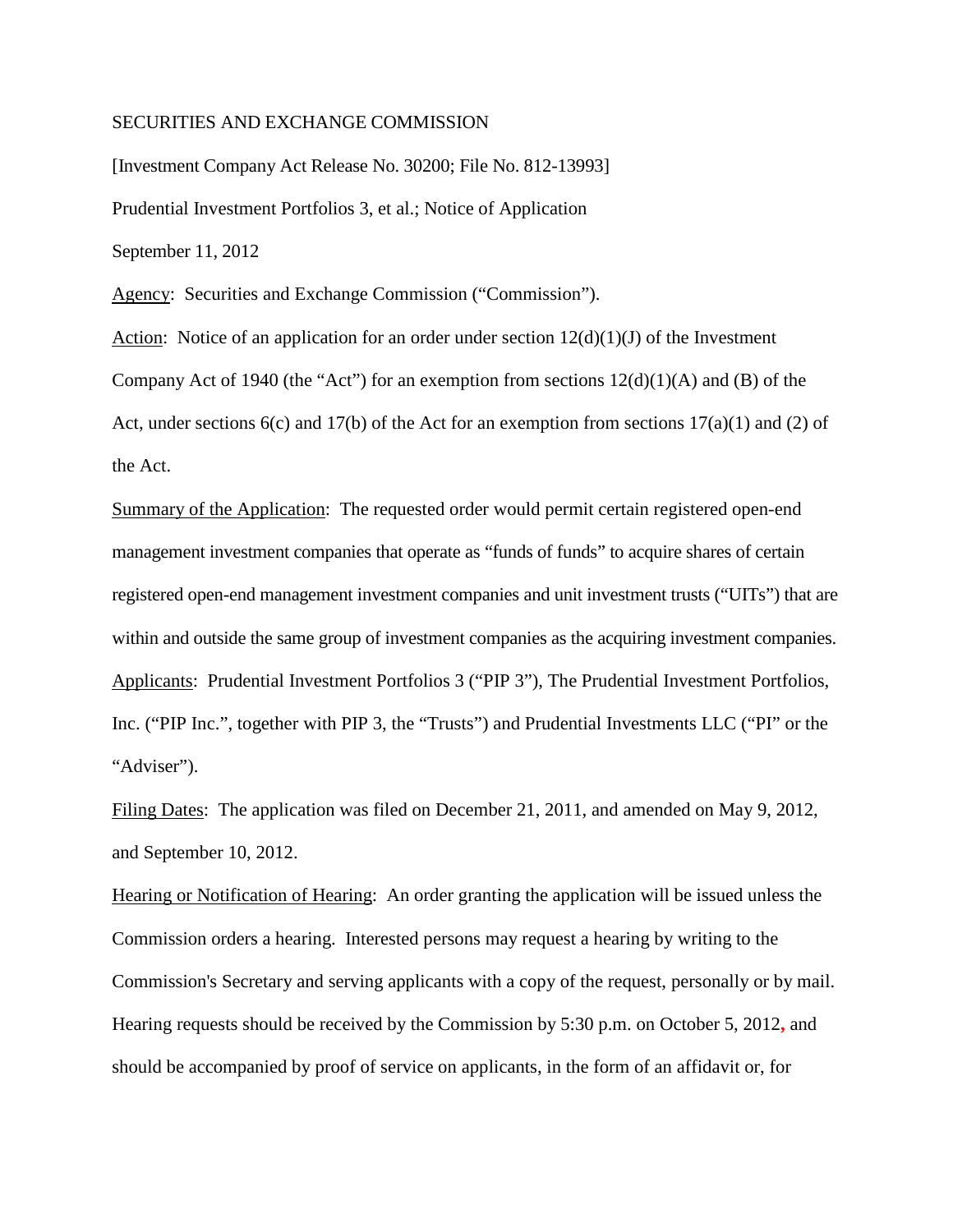lawyers, a certificate of service. Hearing requests should state the nature of the writer's interest, the reason for the request, and the issues contested. Persons who wish to be notified of a hearing may request notification by writing to the Commission's Secretary.

Addresses: Elizabeth M. Murphy, Secretary, U.S. Securities and Exchange Commission, 100 F Street, NE, Washington, DC 20549-1090. Applicants: Gateway Center Three, 100 Mulberry Street,  $4^{th}$  Floor, Newark, New Jersey 07102-4061.

For Further Information Contact: Lewis B. Reich, Senior Counsel, at (202) 551-6919, or Jennifer L. Sawin, Branch Chief, at (202) 551-6821 (Division of Investment Management, Office of Investment Company Regulation).

Supplementary Information: The following is a summary of the application. The complete application may be obtained via the Commission's website by searching for the file number, or for an applicant using the Company name box, at http://www.sec.gov/search/search.htm, or by calling (202) 551-8090.

#### Applicants' Representations

1. PIP 3 is an open-end management investment company registered under the Act and organized as a Delaware statutory trust. PIP 3 is a series trust and currently offers four series, each with its own investment objectives and policies. PIP Inc. is an open-end management investment company registered under the Act and organized as a Maryland corporation. PIP Inc. is a series trust and currently offers six series, each with its own investment objectives and policies.<sup>[1](#page-1-0)</sup> One series of PIP 3 and three series of PIP Inc. currently operate as Funds of Funds and intend to rely on the requested order.

<span id="page-1-0"></span> $1$  Applicants request that the relief apply to the Trusts and to any existing or future registered open-end management investment company or series thereof that (i) is advised by PI or by an entity controlling, controlled by or under common control with PI and (ii) invests in other registered open-end management investment companies in reliance on section 12(d)(1)(G) of the Act (any such investment companies or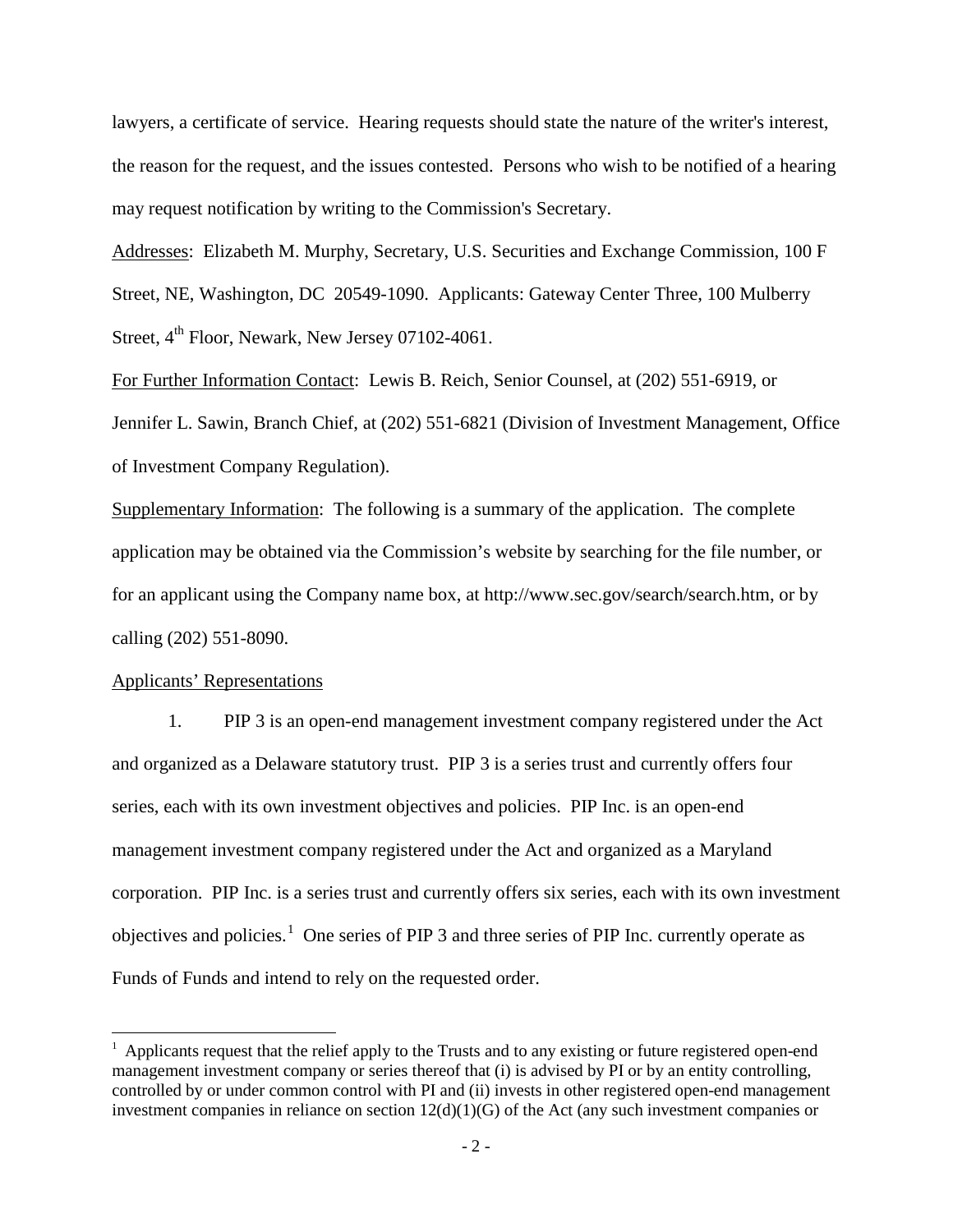2. PI, a New York limited liability company that is a wholly-owned direct subsidiary of Prudential Financial, Inc., is registered as an investment adviser under the Investment Advisers Act of 1940 and serves as investment adviser to the Trusts. PI currently employs certain entities either controlling, controlled by or under common control with PI as subadvisers to the Funds.

3. Applicants request an order under section  $12(d)(1)(J)$  of the Act exempting them from sections  $12(d)(1)(A)$  and (B) of the Act to permit (1) a Fund of Funds to acquire shares in excess of the limits set forth in section  $12(d)(1)(A)$  of the Act of (a) registered open-end management investment companies that are not part of the same "group of investment companies," within the meaning of section  $12(d)(1)(G)(ii)$  of the Act, as the Fund of Funds ("Unaffiliated Investment Companies") and UITs that are not part of the same group of investment companies as the Fund of Funds ("Unaffiliated Trusts," together with the Unaffiliated Investment Companies, "Unaffiliated Funds" $)^2$  $)^2$  and (b) registered open-end management investment companies and UITs that are part of the same group of investment companies as the Fund of Funds (collectively, "Affiliated Funds," together with the Unaffiliated Funds, "Underlying Funds") and (2) each Underlying Fund, any principal underwriter for the Underlying Fund, and any broker or dealer registered under the Securities Exchange Act of 1934 ("Broker") to sell shares of the Underlying Fund to the Fund of Funds in excess of the limits set

 $\overline{a}$ 

series thereof, together with any series of either Trust, a "Fund", and any Fund that operates as a fund of funds, a "Fund of Funds").

<span id="page-2-0"></span><sup>&</sup>lt;sup>2</sup> Certain of the Unaffiliated Funds may be registered under the Act as either UITs or open-end investment companies and have received exemptive relief to permit their shares to be listed and traded on a national securities exchange at negotiated prices ("ETFs").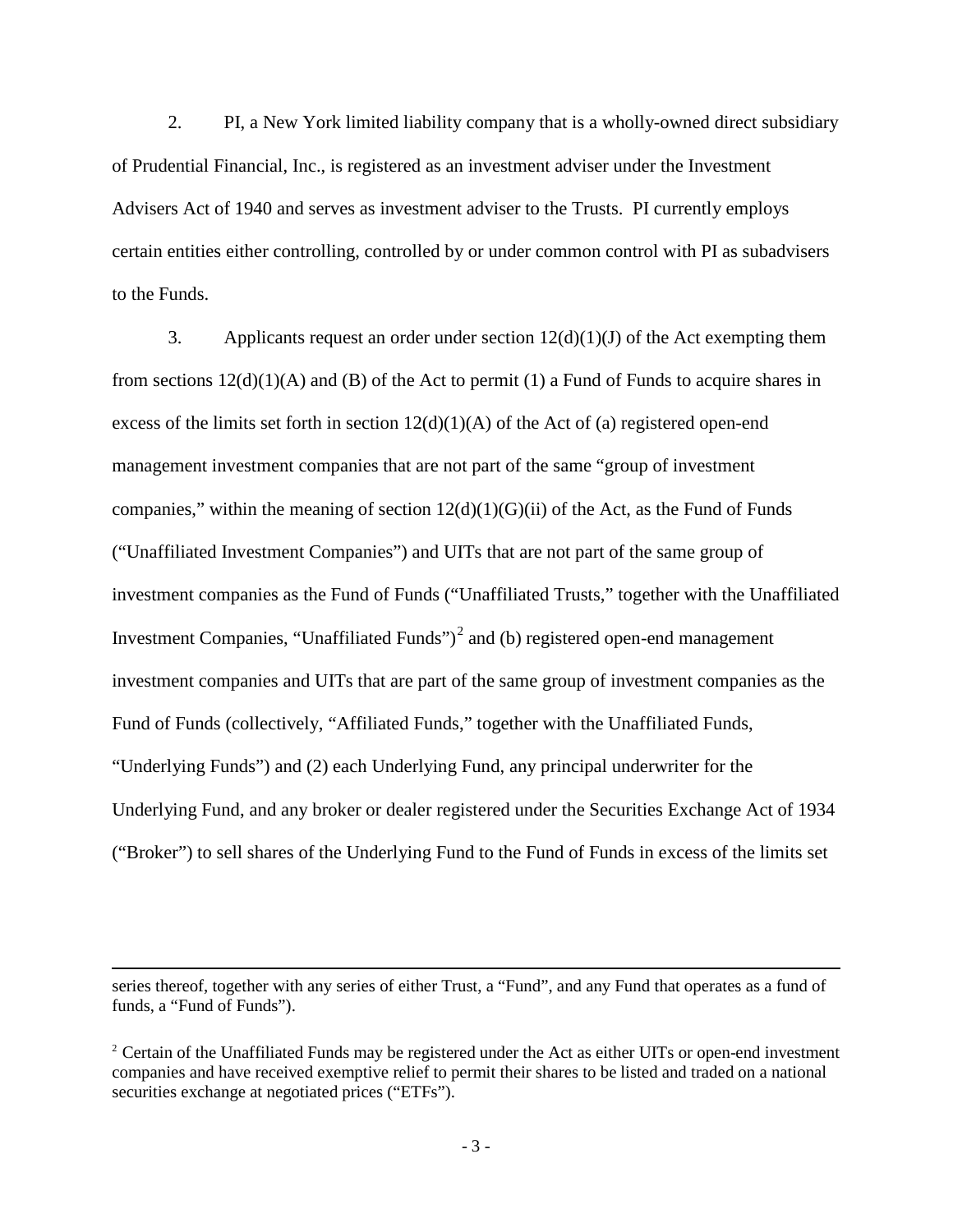forth in section  $12(d)(1)(B)$  of the Act.<sup>[3](#page-3-0)</sup> Applicants also request an order under sections 6(c) and 17(b) of the Act to exempt applicants from section 17(a) to the extent necessary to permit Underlying Funds to sell their shares to Funds of Funds and redeem their shares from Funds of Funds.

#### Applicants' Legal Analysis

# A. Section  $12(d)(1)$

1. Section  $12(d)(1)(A)$  of the Act, in relevant part, prohibits a registered investment company from acquiring shares of an investment company if the securities represent more than 3% of the total outstanding voting stock of the acquired company, more than 5% of the total assets of the acquiring company, or, together with the securities of any other investment companies, more than 10% of the total assets of the acquiring company. Section  $12(d)(1)(B)$  of the Act prohibits a registered open-end investment company, its principal underwriter, and any broker or dealer from selling the investment company's shares to another investment company if the sale will cause the acquiring company to own more than 3% of the acquired company's voting stock, or if the sale will cause more than 10% of the acquired company's voting stock to be owned by investment companies generally.

2. Section  $12(d)(1)(J)$  of the Act provides that the Commission may exempt any person, security, or transaction, or any class or classes of persons, securities or transactions, from any provision of section  $12(d)(1)$  if the exemption is consistent with the public interest and the protection of investors. Applicants seek an exemption under section  $12(d)(1)(J)$  of the Act to permit (a) the Funds of Funds to acquire shares of the Underlying Funds in excess of the limits in section  $12(d)(1)(A)$ , and (b) the Underlying Funds, their principal underwriters, and any Broker

<span id="page-3-0"></span> $3$  All entities that currently intend to rely on the requested order are named as applicants. Any other entity that relies on the order in the future will comply with the terms and conditions set forth in the application.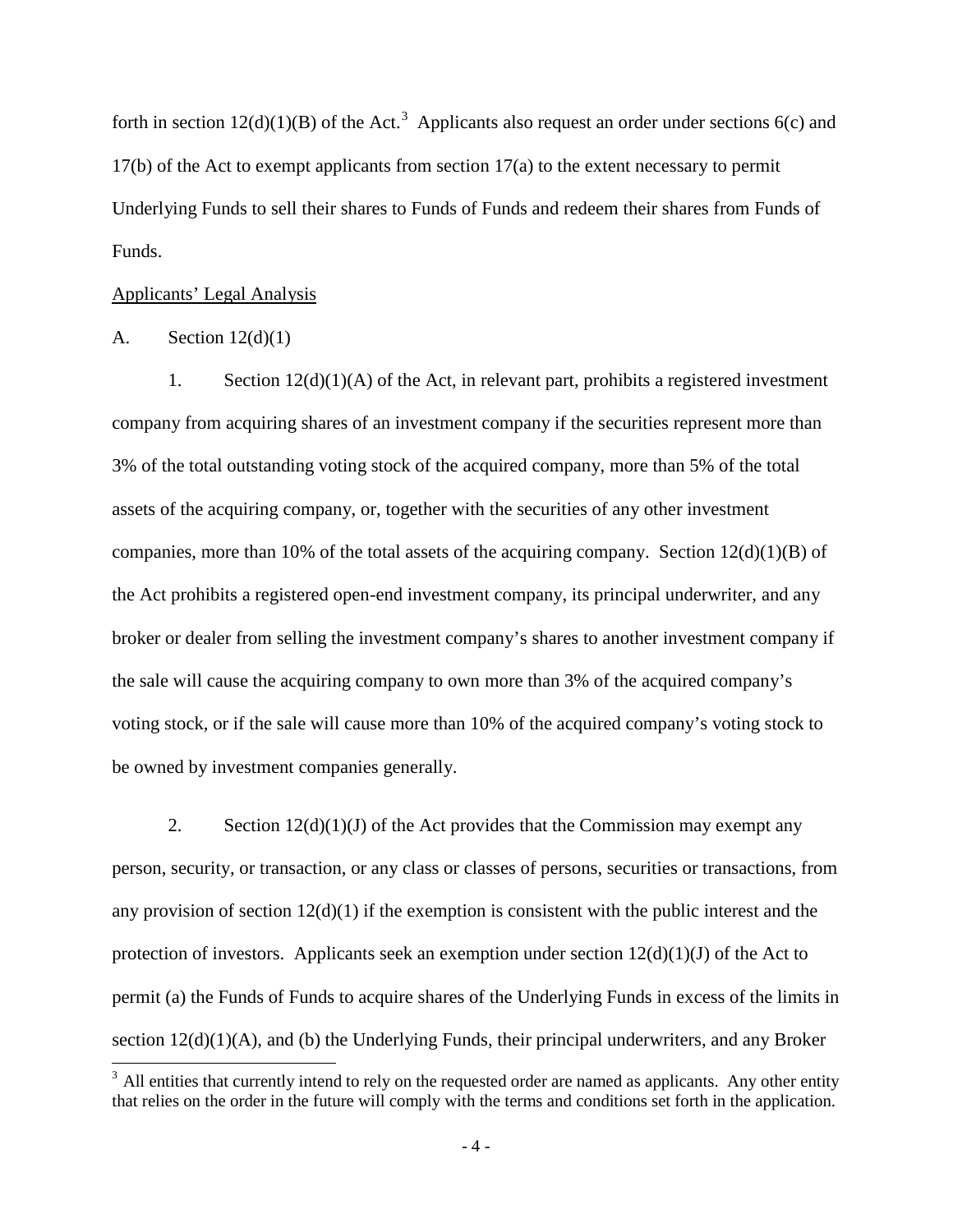to sell shares of an Underlying Fund to a Fund of Funds in excess of the limits in section  $12(d)(1)(B)$  of the Act.

3. Applicants state that the proposed arrangement will not give rise to the policy concerns underlying sections  $12(d)(1)(A)$  and  $(B)$ , which include concerns about undue influence by a fund of funds over underlying funds, excessive layering of fees, and overly complex fund structures. Accordingly, applicants believe that the requested exemption is consistent with the public interest and the protection of investors.

4. Applicants state that the proposed arrangement will not result in the exercise of undue influence by a Fund of Funds or its affiliated persons over the Underlying Funds. The concern about undue influence does not arise in connection with a Fund of Funds' investment in the Affiliated Funds, since they are part of the same group of investment companies. To limit the control that a Fund of Funds or its affiliated persons may have over an Unaffiliated Fund, applicants propose a condition prohibiting the Adviser, any person controlling, controlled by, or under common control with the Adviser, and any investment company or issuer that would be an investment company but for section  $3(c)(1)$  or  $3(c)(7)$  of the Act that is advised or sponsored by the Adviser or any person controlling, controlled by, or under common control with the Adviser (collectively, the "Group") from controlling (individually or in the aggregate) an Unaffiliated Fund within the meaning of section  $2(a)(9)$  of the Act. The same prohibition would apply (individually and in the aggregate) to any other investment adviser within the meaning of section 2(a)(20)(B) of the Act to a Fund of Funds ("Subadviser"), any person controlling, controlled by or under common control with the Subadviser, and any investment company or issuer that would be an investment company but for section  $3(c)(1)$  or  $3(c)(7)$  of the Act (or portion of such investment company or issuer) advised or sponsored by the Subadviser or any person controlling,

- 5 -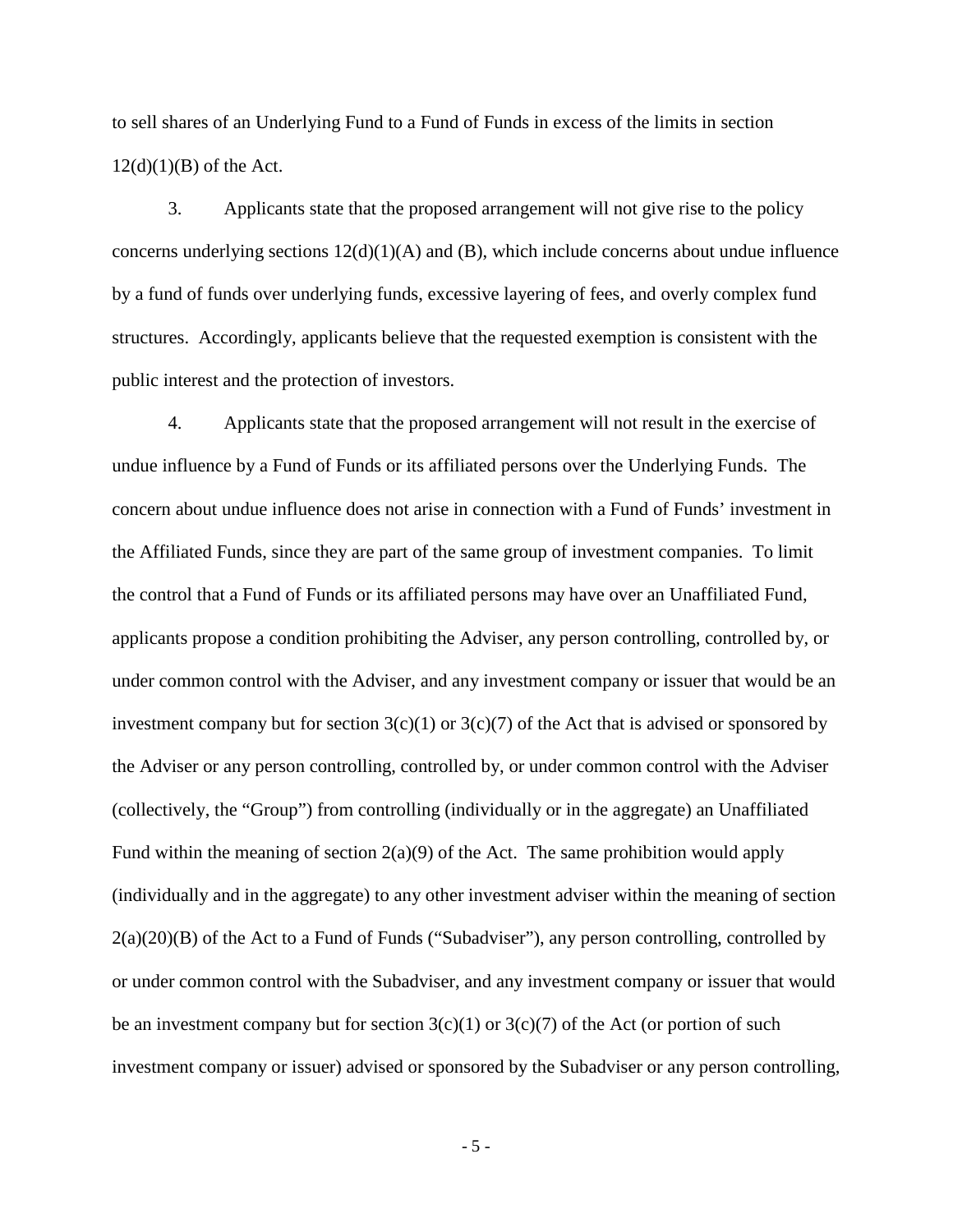controlled by or under common control with the Subadviser (the "Subadviser Group"). Applicants propose other conditions to limit the potential for undue influence over the Unaffiliated Funds, including that no Fund of Funds or Fund of Funds Affiliate<sup>[4](#page-5-0)</sup> (except to the extent it is acting in its capacity as an investment adviser to an Unaffiliated Investment Company or sponsor to an Unaffiliated Trust) will cause an Unaffiliated Fund to purchase a security in an offering of securities during the existence of any underwriting or selling syndicate of which a principal underwriter is an officer, director, trustee, advisory board member, investment adviser, Subadviser or employee of the Fund of Funds, or a person of which any such officer, director, trustee, investment adviser, Subadviser, member of an advisory board or employee is an affiliated person (each, an "Underwriting Affiliate"; however any person whose relationship to the Unaffiliated Fund is covered by section 10(f) of the Act is not an Underwriting Affiliate). An offering of securities during the existence of an underwriting or selling syndicate of which a principal underwriter is an Underwriting Affiliate is referred to as an "Affiliated Underwriting."

5. To further ensure that an Unaffiliated Investment Company understands the implications of an investment by a Fund of Funds under the requested order, prior to a Fund of Funds' investment in the shares of an Unaffiliated Investment Company in excess of the limit in section  $12(d)(1)(A)(i)$  of the Act, the Fund of Funds and the Unaffiliated Investment Company will execute an agreement stating, without limitation, that their Boards and their investment advisers understand the terms and conditions of the order and agree to fulfill their responsibilities under the order ("Participation Agreement"). Applicants note that an Unaffiliated Investment

<span id="page-5-0"></span> $4\,$  A "Fund of Funds Affiliate" is the Adviser, any Subadviser, promoter or principal underwriter of a Fund of Funds, as well as any person controlling, controlled by, or under common control with any of those entities. An "Unaffiliated Fund Affiliate" is an investment adviser, sponsor, promoter, or principal underwriter of an Unaffiliated Fund, as well as any person controlling, controlled by, or under common control with any of those entities.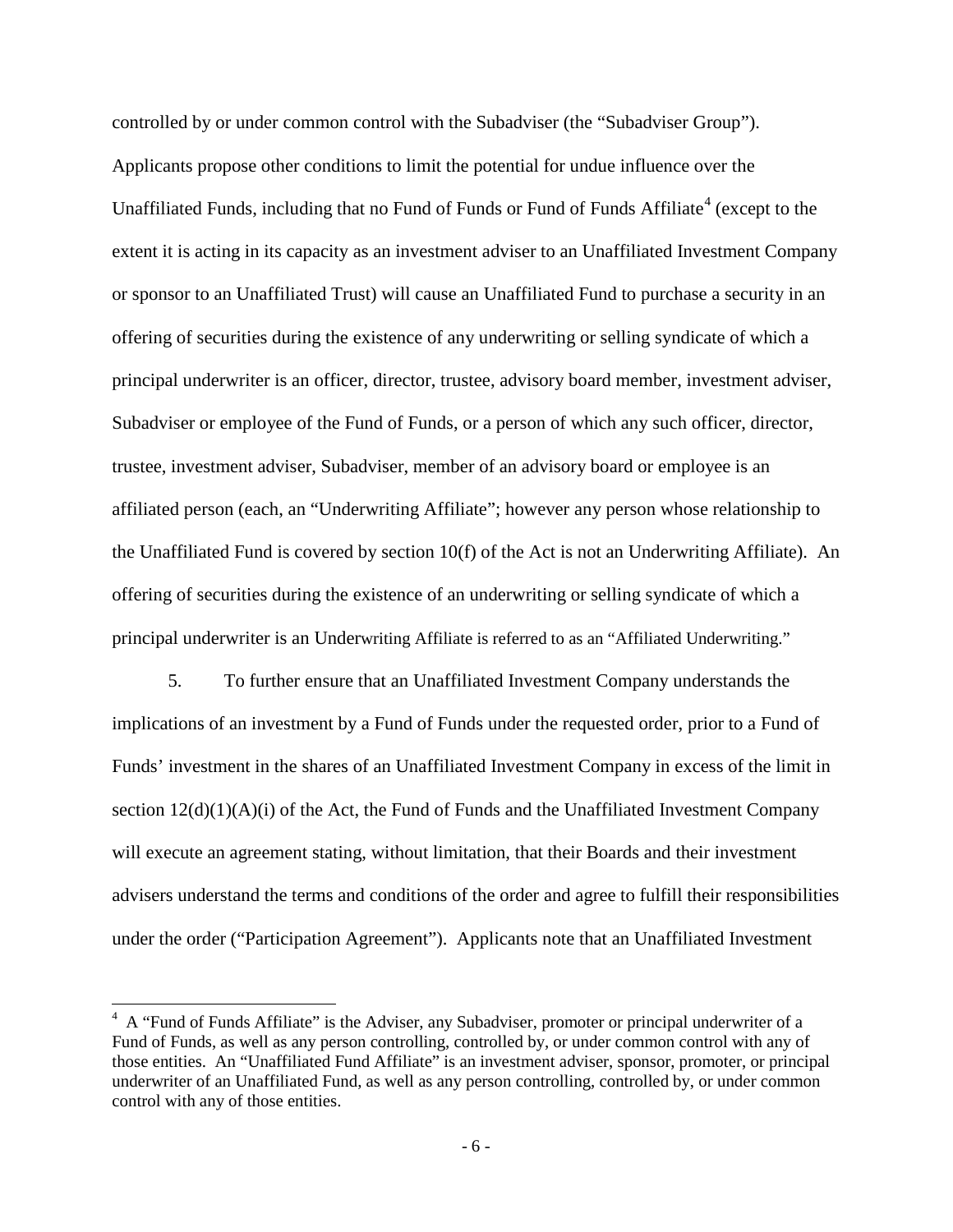Company other than an ETF whose shares are purchased by a Fund of Funds in the secondary market will retain its right at all times to reject any investment by a Fund of Funds.<sup>[5](#page-6-0)</sup>

6. Applicants state that they do not believe that the proposed arrangement will involve excessive layering of fees. The Board of each Fund of Funds, including a majority of the trustees who are not "interested persons" (within the meaning of section 2(a)(19) of the Act) ("Independent Trustees"), will find that the advisory fees charged under any Fund of Funds investment advisory or management contract are based on services provided that will be in addition to, rather than duplicative of, the services provided under any Underlying Fund's advisory contract. In addition, the Adviser will waive fees otherwise payable to it by a Fund of Funds in an amount at least equal to any compensation (including fees received pursuant to any plan adopted by an Unaffiliated Investment Company under rule 12b-1 under the Act) received from an Unaffiliated Fund by the Adviser or an affiliated person of the Adviser, other than any advisory fees paid to the Adviser or its affiliated person by an Unaffiliated Investment Company, in connection with the investment by the Fund of Funds in the Unaffiliated Fund. Any Subadviser for a Fund of Funds will waive fees otherwise payable to the Subadviser, directly or indirectly, by the Fund of Funds in an amount at least equal to any compensation received by the Subadviser or an affiliated person of the Subadviser from an Unaffiliated Fund, other than any advisory fees paid to the Subadviser or an affiliated person by the Unaffiliated Fund, in connection with the investment by the Fund of Funds in the Unaffiliated Fund made at the direction of the Subadviser. In the event that the Subadviser waives fees, the benefit of the waiver will be passed through to the Fund of Funds. Any sales charges and/or service fees

<span id="page-6-0"></span><sup>&</sup>lt;sup>5</sup> An Unaffiliated Investment Company, including an ETF would retain its right to reject any initial investment by a Fund of Funds in excess of the limit in section  $12(d)(1)(A)(i)$  of the Act by declining to execute the Participation Agreement with the Fund of Funds.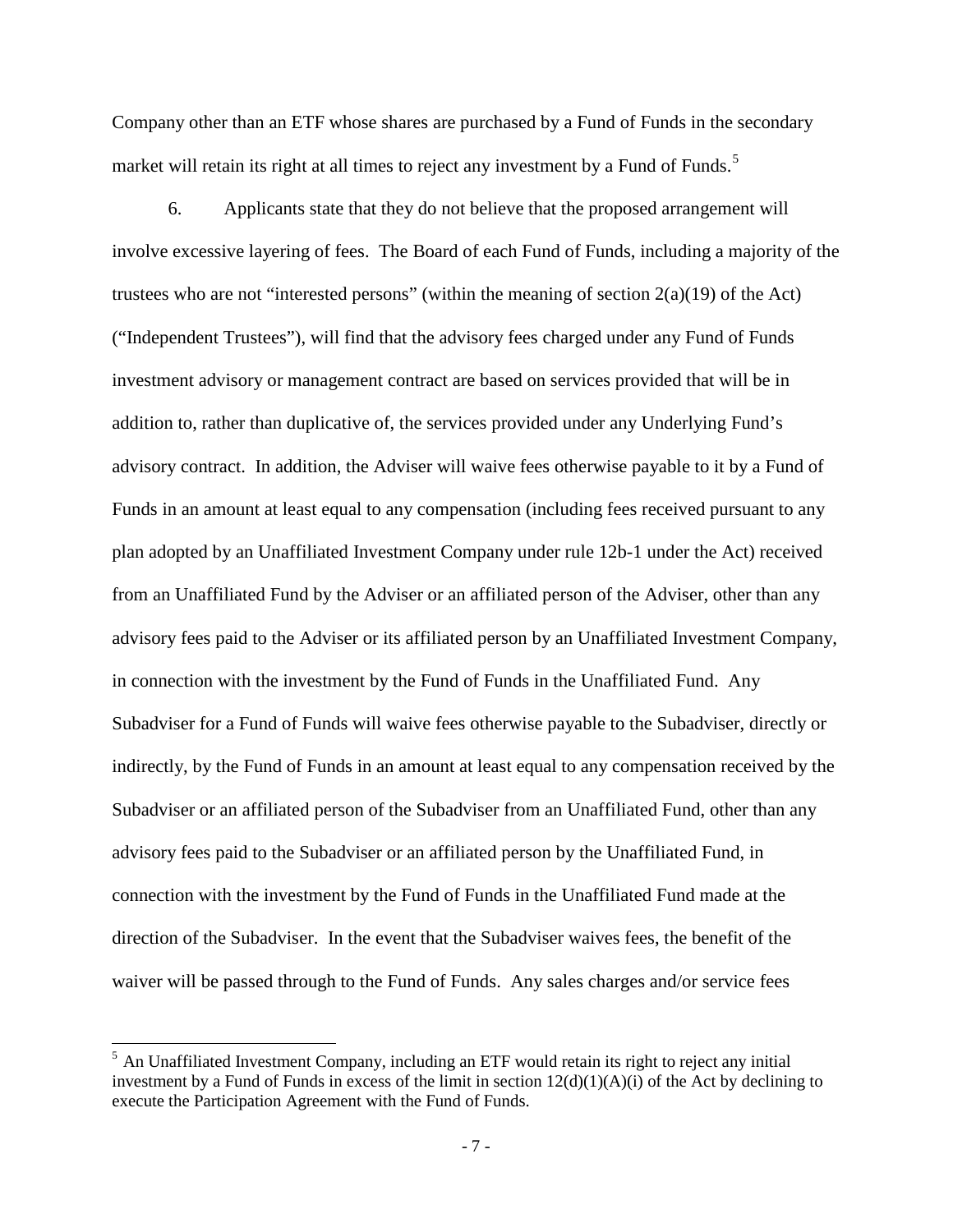charged with respect to shares of a Fund of Funds will not exceed the limits applicable to a fund of funds as set forth in Rule 2830 of the Conduct Rules of the NASD ("NASD Conduct Rule 2830"). [6](#page-7-0)

7. Applicants submit that the proposed arrangement will not create an overly complex fund structure. Applicants note that no Underlying Fund will acquire securities of any investment company or company relying on section  $3(c)(1)$  or  $3(c)(7)$  of the Act in excess of the limits contained in section 12(d)(1)(A) of the Act, except in certain circumstances identified in condition 11 below.

B. Section 17(a)

1. Section 17(a) of the Act generally prohibits sales or purchases of securities between a registered investment company and any affiliated person of the company. Section  $2(a)(3)$  of the Act defines an "affiliated person" of another person to include (a) any person directly or indirectly owning, controlling, or holding with power to vote, 5% or more of the outstanding voting securities of the other person; (b) any person 5% or more of whose outstanding voting securities are directly or indirectly owned, controlled, or held with power to vote by the other person; and (c) any person directly or indirectly controlling, controlled by, or under common control with the other person.

2. Applicants state that a Fund of Funds and the Affiliated Funds might be deemed to be under common control of the Adviser and therefore affiliated persons of one another. Applicants also state that a Fund of Funds and the Unaffiliated Funds might be deemed to be affiliated persons of one another if the Fund of Funds acquires 5% or more of an Unaffiliated Fund's outstanding voting securities. In light of these and other possible affiliations, section

<span id="page-7-0"></span> $6$  Any references to NASD Conduct Rule 2830 include any successor or replacement FINRA rule to NASD Conduct Rule 2830.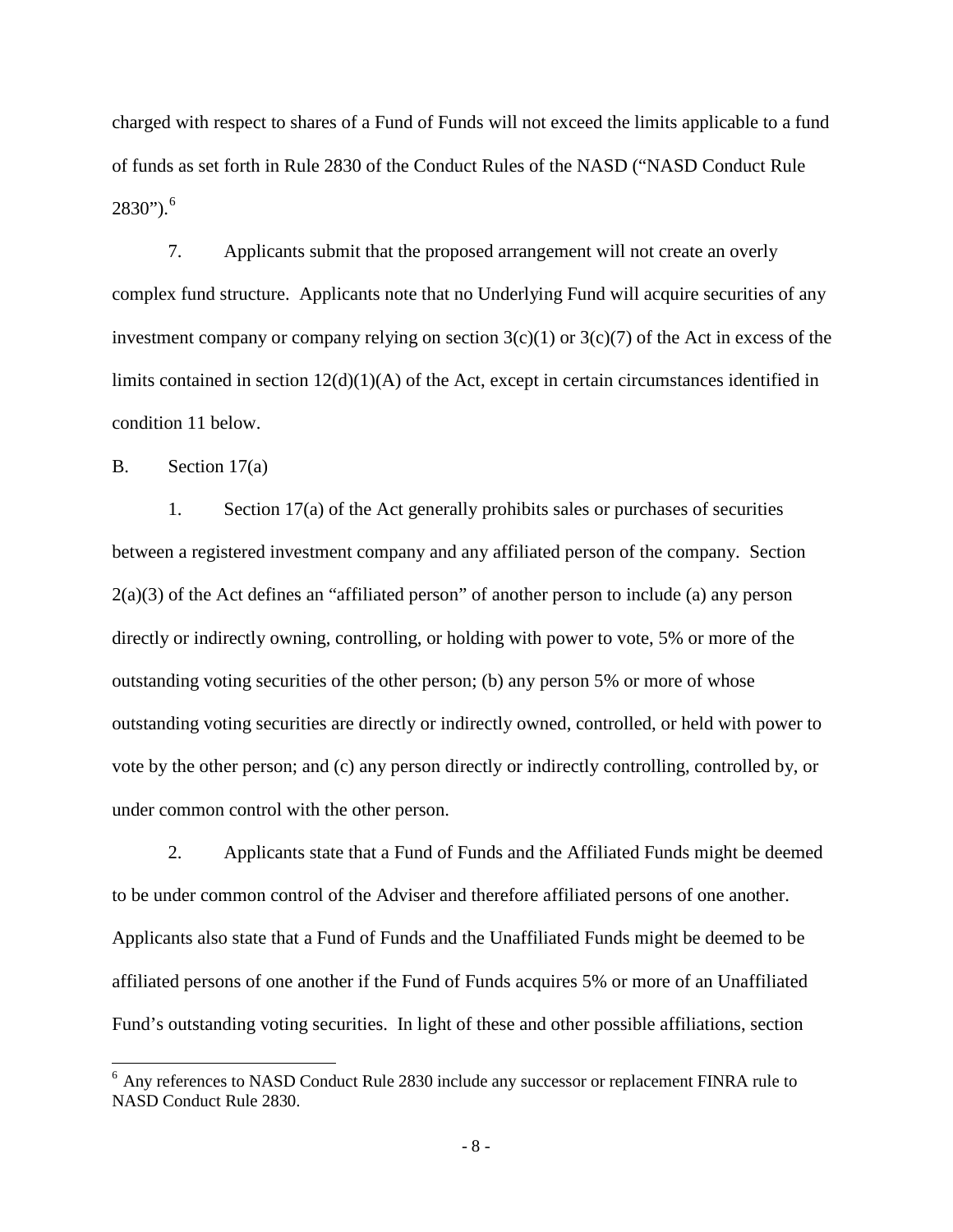17(a) could prevent an Underlying Fund from selling shares to and redeeming shares from a Fund of Funds.<sup>[7](#page-8-0)</sup>

3. Section 17(b) of the Act authorizes the Commission to grant an order permitting a transaction otherwise prohibited by section 17(a) if it finds that (a) the terms of the proposed transaction, including the consideration to be paid or received, are fair and reasonable and do not involve overreaching on the part of any person concerned; (b) the proposed transaction is consistent with the policies of each registered investment company involved; and (c) the proposed transaction is consistent with the general purposes of the Act. Section 6(c) of the Act permits the Commission to exempt any person or transactions from any provision of the Act if such exemption is necessary or appropriate in the public interest and consistent with the protection of investors and the purposes fairly intended by the policy and provisions of the Act.

4. Applicants submit that the proposed transactions satisfy the standards for relief under sections 17(b) and 6(c) of the Act.<sup>[8](#page-8-1)</sup> Applicants state that the terms of the transactions are reasonable and fair and do not involve overreaching. Applicants state that the terms upon which an Underlying Fund will sell its shares to or purchase its shares from a Fund of Funds will be based on the net asset value of the Underlying Fund. Applicants state that the proposed

<span id="page-8-0"></span> $<sup>7</sup>$  Applicants state that to the extent purchases and sales of shares of an ETF occur in the secondary market</sup> (and not through principal transactions directly between a Fund of Funds and an ETF), relief from section 17(a) would not be necessary. The requested relief is intended to cover, however, transactions directly between ETFs and a Fund of Funds. Applicants are not seeking relief from section 17(a) for, and the requested relief will not apply to, transactions where an ETF could be deemed an affiliated person, or an affiliated person of an affiliated person, of a Fund of Funds because the investment adviser to the ETF or an entity controlling, controlled by or under common control with the investment adviser to an ETF also is an investment adviser to the Fund of Funds.

<span id="page-8-1"></span> $8$  Applicants acknowledge that receipt of any compensation by (a) an affiliated person of a Fund of Funds, or an affiliated person of such person, for the purchase by a Fund of Funds of shares of an Underlying Fund or (b) an affiliated person of an Underlying Fund, or an affiliated person of such person, for the sale by the Underlying Fund of its shares to a Fund of Funds may be prohibited by section  $17(e)(1)$ of the Act. The Participation Agreement also will include this acknowledgement.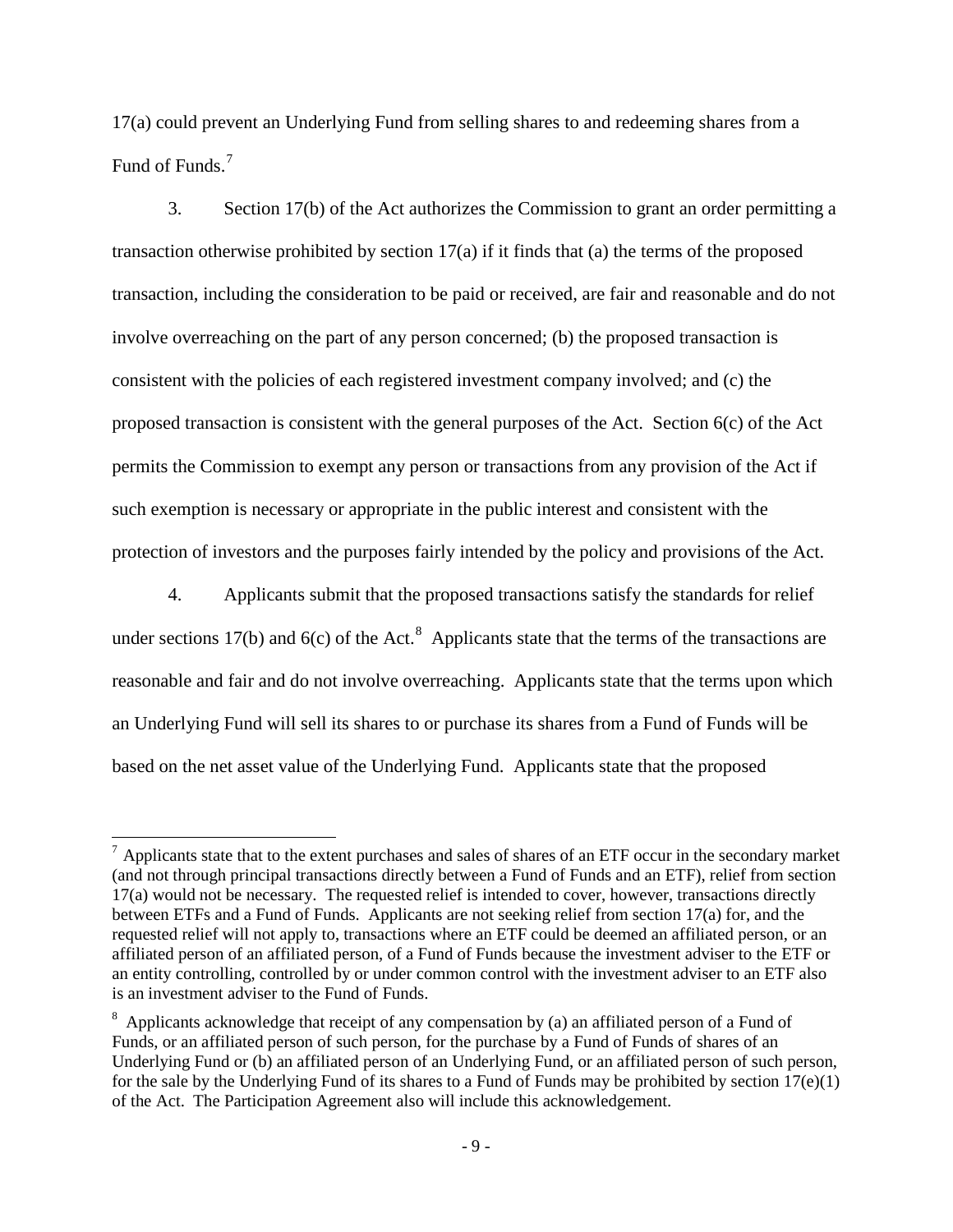transactions will be consistent with the policies of each Fund of Funds and each Underlying Fund and with the general purposes of the Act.

### Applicants' Conditions

Applicants agree that any order granting the requested relief shall be subject to the following conditions:

1. The members of a Group will not control (individually or in the aggregate) an Unaffiliated Fund within the meaning of section  $2(a)(9)$  of the Act. The members of a Subadviser Group will not control (individually or in the aggregate) an Unaffiliated Fund within the meaning of section  $2(a)(9)$  of the Act. If, as a result of a decrease in the outstanding voting securities of an Unaffiliated Fund, the Group or a Subadviser Group, each in the aggregate, becomes a holder of more than 25 percent of the outstanding voting securities of the Unaffiliated Fund, then the Group or the Subadviser Group will vote its shares of the Unaffiliated Fund in the same proportion as the vote of all other holders of the Unaffiliated Fund's shares. This condition will not apply to a Subadviser Group with respect to an Unaffiliated Fund for which the Subadviser or a person controlling, controlled by, or under common control with the Subadviser acts as the investment adviser within the meaning of section  $2(a)(20)(A)$  of the Act (in the case of an Unaffiliated Investment Company) or as the sponsor (in the case of an Unaffiliated Trust).

2. No Fund of Funds or Fund of Funds Affiliate will cause any existing or potential investment by the Fund of Funds in shares of an Unaffiliated Fund to influence the terms of any services or transactions between the Fund of Funds or a Fund of Funds Affiliate and the Unaffiliated Fund or an Unaffiliated Fund Affiliate.

3. The Board of each Fund of Funds, including a majority of the Independent Trustees, will adopt procedures reasonably designed to assure that its Adviser and any

- 10 -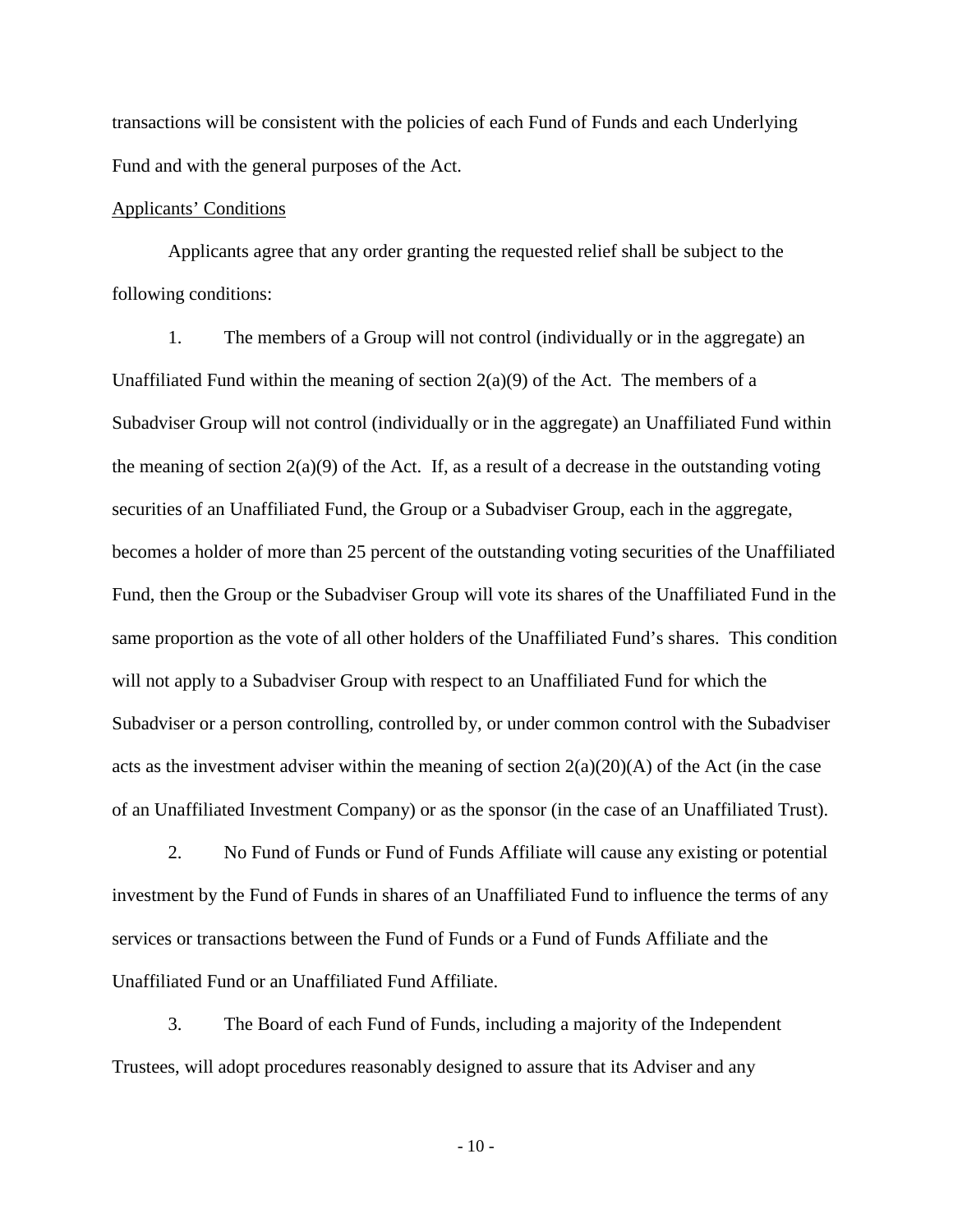Subadviser(s) to the Fund of Funds are conducting the investment program of the Fund of Funds without taking into account any consideration received by the Fund of Funds or Fund of Funds Affiliate from an Unaffiliated Fund or an Unaffiliated Fund Affiliate in connection with any services or transactions.

4. Once an investment by a Fund of Funds in the securities of an Unaffiliated Investment Company exceeds the limit of section  $12(d)(1)(A)(i)$  of the Act, the Board of the Unaffiliated Investment Company, including a majority of the Independent Trustees, will determine that any consideration paid by the Unaffiliated Investment Company to a Fund of Funds or a Fund of Funds Affiliate in connection with any services or transactions: (a) is fair and reasonable in relation to the nature and quality of the services and benefits received by the Unaffiliated Investment Company; (b) is within the range of consideration that the Unaffiliated Investment Company would be required to pay to another unaffiliated entity in connection with the same services or transactions; and (c) does not involve overreaching on the part of any person concerned. This condition does not apply with respect to any services or transactions between an Unaffiliated Investment Company and its investment adviser(s) or any person controlling, controlled by, or under common control with such investment adviser(s).

5. No Fund of Funds or Fund of Funds Affiliate (except to the extent it is acting in its capacity as an investment adviser to an Unaffiliated Investment Company or sponsor to an Unaffiliated Trust) will cause an Unaffiliated Fund to purchase a security in any Affiliated Underwriting.

6. The Board of an Unaffiliated Investment Company, including a majority of the Independent Trustees, will adopt procedures reasonably designed to monitor any purchases of securities by the Unaffiliated Investment Company in an Affiliated Underwriting once an

- 11 -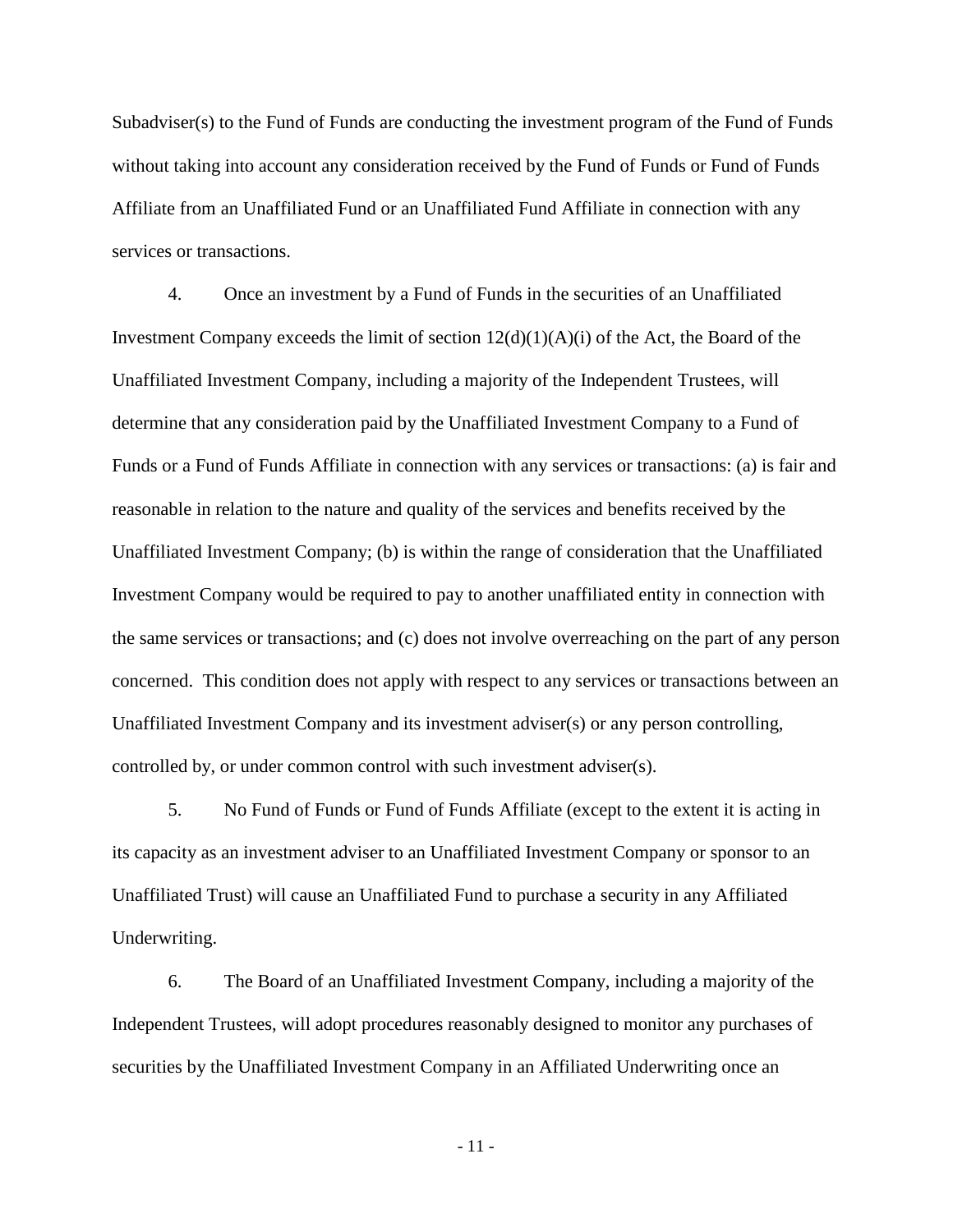investment by a Fund of Funds in the securities of the Unaffiliated Investment Company exceeds the limit of section  $12(d)(1)(A)(i)$  of the Act, including any purchases made directly from an Underwriting Affiliate. The Board of the Unaffiliated Investment Company will review these purchases periodically, but no less frequently than annually, to determine whether the purchases were influenced by the investment by the Fund of Funds in the Unaffiliated Investment Company. The Board of the Unaffiliated Investment Company will consider, among other things, (a) whether the purchases were consistent with the investment objectives and policies of the Unaffiliated Investment Company; (b) how the performance of securities purchased in an Affiliated Underwriting compares to the performance of comparable securities purchased during a comparable period of time in underwritings other than Affiliated Underwritings or to a benchmark such as a comparable market index; and (c) whether the amount of securities purchased by the Unaffiliated Investment Company in Affiliated Underwritings and the amount purchased directly from an Underwriting Affiliate have changed significantly from prior years. The Board of the Unaffiliated Investment Company will take any appropriate actions based on its review, including, if appropriate, the institution of procedures designed to assure that purchases of securities in Affiliated Underwritings are in the best interests of shareholders.

7. Each Unaffiliated Investment Company shall maintain and preserve permanently in an easily accessible place a written copy of the procedures described in the preceding condition, and any modifications to such procedures, and shall maintain and preserve for a period not less than six years from the end of the fiscal year in which any purchase in an Affiliated Underwriting occurred, the first two years in an easily accessible place, a written record of each purchase of securities in an Affiliated Underwriting once an investment by a Fund of Funds in the securities of an Unaffiliated Investment Company exceeds the limit of section  $12(d)(1)(A)(i)$ 

- 12 -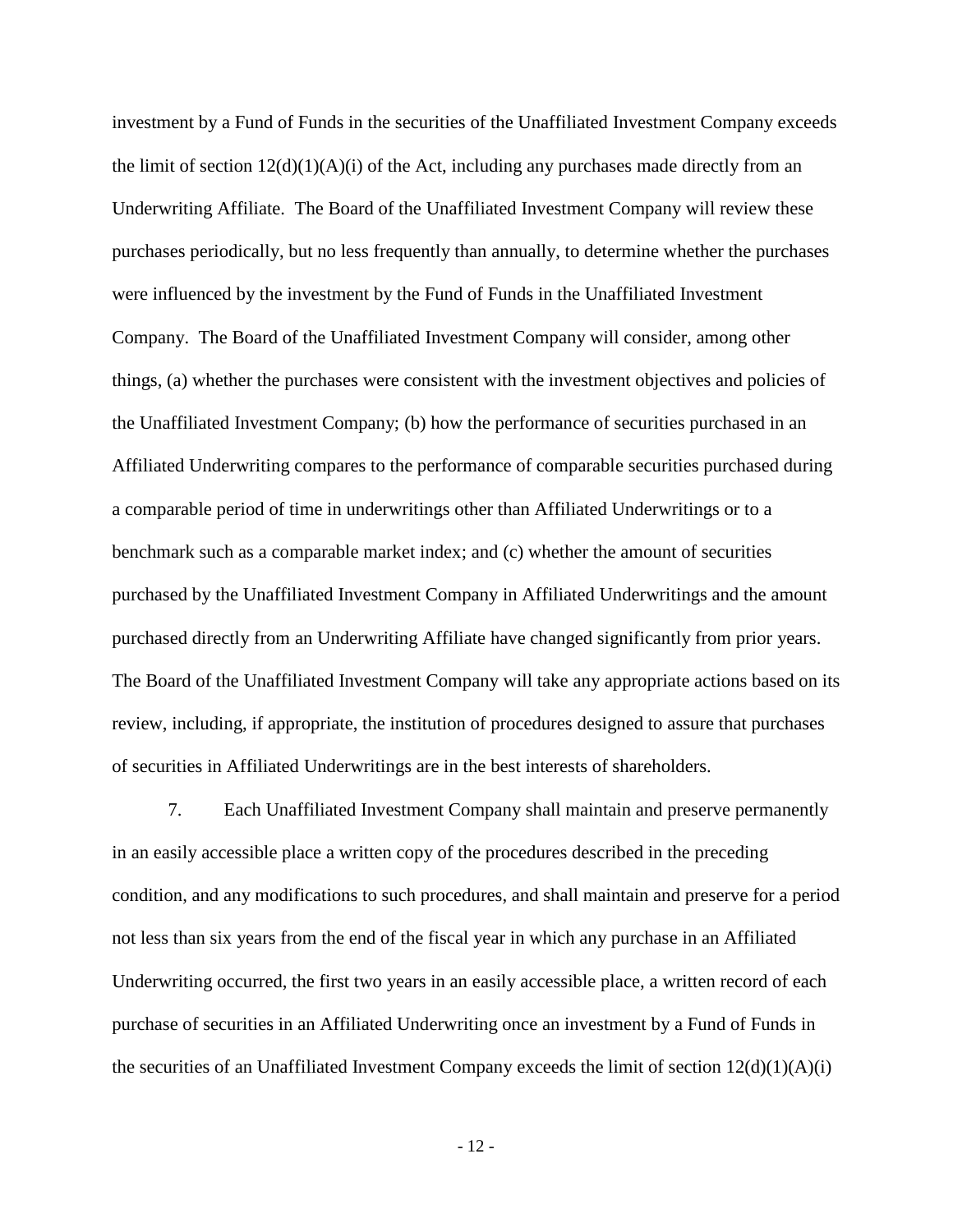of the Act, setting forth the: (a) party from whom the securities were acquired, (b) identity of the underwriting syndicate's members, (c) terms of the purchase, and (d) information or materials upon which the determinations of the Board of the Unaffiliated Investment Company were made.

8. Prior to its investment in shares of an Unaffiliated Investment Company in excess of the limit in section  $12(d)(1)(A)(i)$  of the Act, the Fund of Funds and the Unaffiliated Investment Company will execute a Participation Agreement stating, without limitation, that their Boards and their investment advisers understand the terms and conditions of the order and agree to fulfill their responsibilities under the order. At the time of its investment in shares of an Unaffiliated Investment Company in excess of the limit in section  $12(d)(1)(A)(i)$ , a Fund of Funds will notify the Unaffiliated Investment Company of the investment. At such time, the Fund of Funds will also transmit to the Unaffiliated Investment Company a list of the names of each Fund of Funds Affiliate and Underwriting Affiliate. The Fund of Funds will notify the Unaffiliated Investment Company of any changes to the list of the names as soon as reasonably practicable after a change occurs. The Unaffiliated Investment Company and the Fund of Funds will maintain and preserve a copy of the order, the Participation Agreement, and the list with any updated information for the duration of the investment and for a period of not less than six years thereafter, the first two years in an easily accessible place.

9. Before approving any advisory contract under section 15 of the Act, the Board of each Fund of Funds, including a majority of the Independent Trustees, shall find that the advisory fees charged under such advisory contract are based on services provided that are in addition to, rather than duplicative of, services provided under the advisory contract(s) of any Underlying Fund in which the Fund of Funds may invest. Such finding and the basis upon which

- 13 -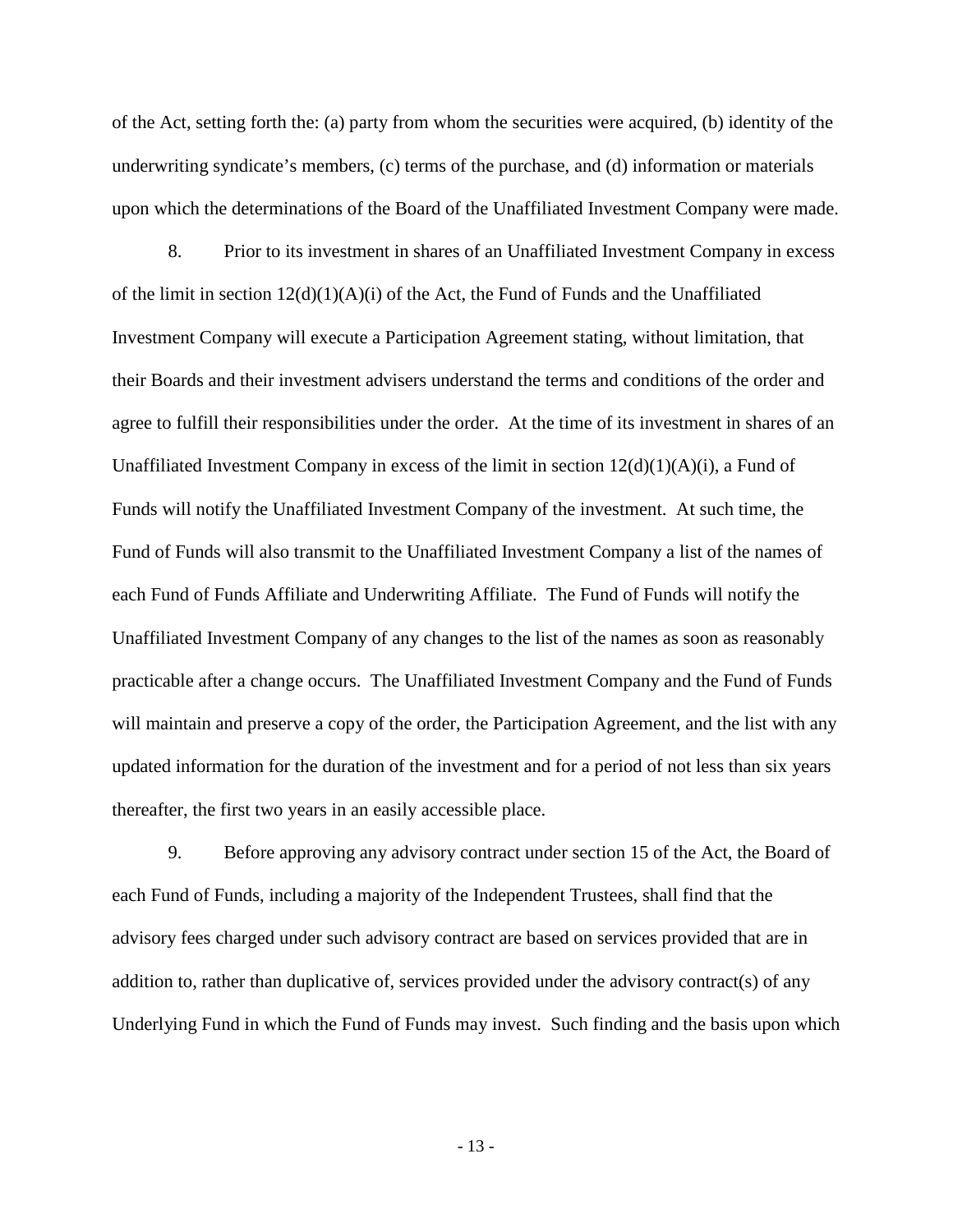the finding was made will be recorded fully in the minute books of the appropriate Fund of Funds.

10. The Adviser will waive fees otherwise payable to it by a Fund of Funds in an amount at least equal to any compensation (including fees received pursuant to any plan adopted by an Unaffiliated Investment Company under rule 12b-1 under the Act) received from an Unaffiliated Fund by the Adviser, or an affiliated person of the Adviser, other than any advisory fees paid to the Adviser or its affiliated person by an Unaffiliated Investment Company, in connection with the investment by the Fund of Funds in the Unaffiliated Fund. Any Subadviser will waive fees otherwise payable to the Subadviser, directly or indirectly, by the Fund of Funds in an amount at least equal to any compensation received by the Subadviser, or an affiliated person of the Subadviser, from an Unaffiliated Fund, other than any advisory fees paid to the Subadviser or its affiliated person by an Unaffiliated Investment Company, in connection with the investment by the Fund of Funds in the Unaffiliated Fund made at the direction of the Subadviser. In the event that the Subadviser waives fees, the benefit of the waiver will be passed through to the Fund of Funds.

11. No Underlying Fund will acquire securities of any other investment company or company relying on section  $3(c)(1)$  or  $3(c)(7)$  of the Act in excess of the limits contained in section  $12(d)(1)(A)$  of the Act, except to the extent that such Underlying Fund: (a) receives securities of another investment company as a dividend or as a result of a plan of reorganization of a company (other than a plan devised for the purpose of evading section  $12(d)(1)$  of the Act); or (b) acquires (or is deemed to have acquired) securities of another investment company pursuant to exemptive relief from the Commission permitting such Underlying Fund to (i)

- 14 -